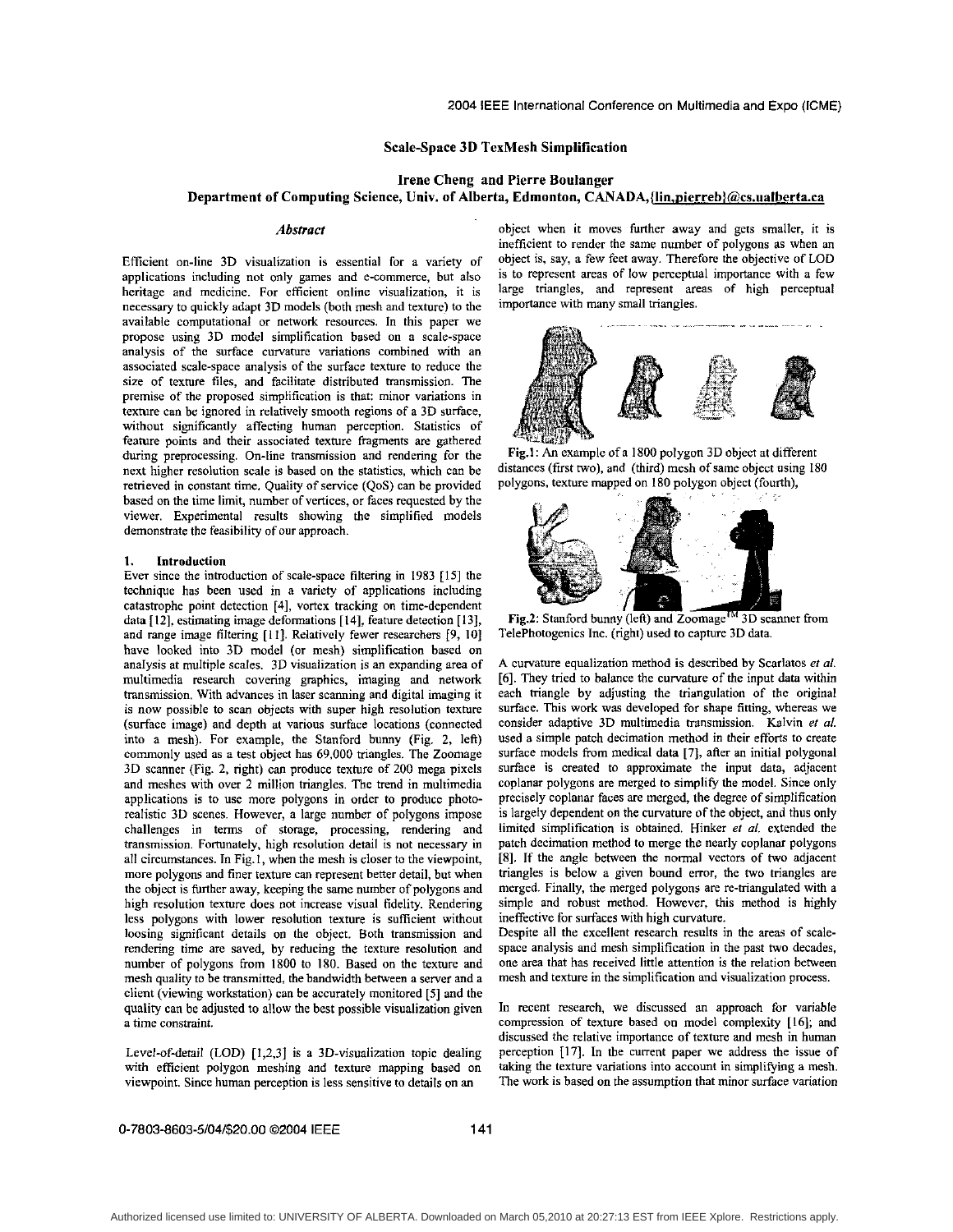may he unimportant in areas where there is little variation in surface texture. Our approach for detecting **small** changes vs. major variations is based on scale-space filtering.

The rest of this paper is organized as follows: Section 2 explains the modified version of scale-space analysis. Section 3 discusses the scale map and fragmcnt map. Section **4** summarizes the experimental results. Section *5* gives the conclusion and future work.

#### **2. Scale-space filtering for 3D objects**

Scale-space filtering (SSF) is based on analyzing the zero-crossings of a signal for varying scales of smoothing, of the signal. The advantage of using SSF is its ability to smooth locally or globally depending on the filter window size. Fig. 3 is an example of global smoothing using a window size of 201 on a sample space of *256.* If a smaller window size is used, smoothing will converge before



**Fig.3** Increasing scale  $S_i$  from top to bottom.  $S_0$  is the original signal extracted near the bottom of the Nutcracker model

The zero-crossings at different scales (Fig.4) can be realized directly by smoothing with the second derivative of the Gaussian (called Laplacian-of-Gaussian or **LOG).** 



**Fig.4** (Right) Original signal generated by 36 scan points extracted from the Nutcraker model, and four other smoothed scales, with **IS,**  8, **6,4,2** zero crossing respectively from top to bottom. (Left) 18 zero Crossing of the original signal

SSF in 2D can be summarized by the following equations:

$$
w_G(x, y) = \begin{cases} \frac{1}{\sigma \sqrt{2\pi}} e^{-\frac{(x^2 + y^2)}{(2\sigma^2)}} & (x, y) \in W \\ 0 & \text{elsewhere} \end{cases}
$$

$$
w_{LoG}(x, y) = \begin{cases} -\frac{1}{\pi \sigma^4} \left[ 1 - \frac{x^2 + y^2}{2\sigma^2} \right] e^{-\frac{x^2 + y^2}{2\sigma^2}} & (x, y) \in W \\ 0 & \text{elsewhere} \end{cases}
$$

$$
fS(x, y) = \int_{-t-t}^{t} \int_{t}^{t} f(x+u, y+v) w(u, v) du dv
$$

Where  $w(x,y)$  represents the weight at pixel  $(x,y)$ ,  $f$  represents the original signal (image) and  $fS$  the smoothed image  $\&$  the weights are assumed to be defined in a square window W of length 2t+l. **In an** implementation with **an** image we actually use summation instead of integrals, and normalize the Gaussian weights so that the sum of all the weights equals 1.



Fig.5 A sample of 3D points (left), and texture (right)

We achieve SSF of a 3D model as follows: First note that the data acquired (Figure 5) can be represented as  $R_x(\alpha, Y)$ ; where  $\alpha$  is the angle on a horizontal plane around the yaxis of rotation of an object, Y is the vertical location, and  $R<sub>x</sub>$  denotes the distance to the surface of an object for a given  $(\alpha, Y)$  pair. SSF for a 3D model is thus similar to a 2D image, for the simplified mesh representation considered here, with  $f(x,y)$  replaced by  $R_x(\alpha, Y)$ . Also, the appropriate scaling along the horizontal and vertical directions can be significantly different, depending on the variance of the sample points for a given region. **Thus,** the equations above need to be modified to:

$$
w_G(\alpha, y) = \begin{cases} \frac{1}{\sqrt{2\pi\sigma_1\sigma_2}} e^{-\frac{\phi\alpha^2}{2\sigma_1^2 - 2\sigma_2^2}} & (\alpha, y) \in W \\ 0 & \text{elsewhere} \end{cases}
$$
  

$$
R \cdot S(\alpha, y) = \int_{-i-i}^{i} R \cdot (\alpha + u, y + v) w(u, v) du dv
$$

For uniform sample points,  $\phi$  and  $\phi$  equal 1, but for irregular sampling,  $\phi$  and  $\phi$  are used to accommodate the variable intersample distance. Note that in the actual implementation we use two passes of I-D filters, since all the filters discussed above are separable. The vertices are first smoothed along the x-axis and then along the y-axis. Fig.6 shows the face features change towards a spherical surface going from low to high scales.



Fig.6 Increasing scales from left to right

For a 3D object, with full color real texture there are two components that can be filtered - the mesh and the texture. For color texture, three factors can he considered; e.g., hue, saturation and intensity **(HSI)** representation. Saturation measures the amount of whiteness added to a pure color and the hue measures the tone of the color. From perceptual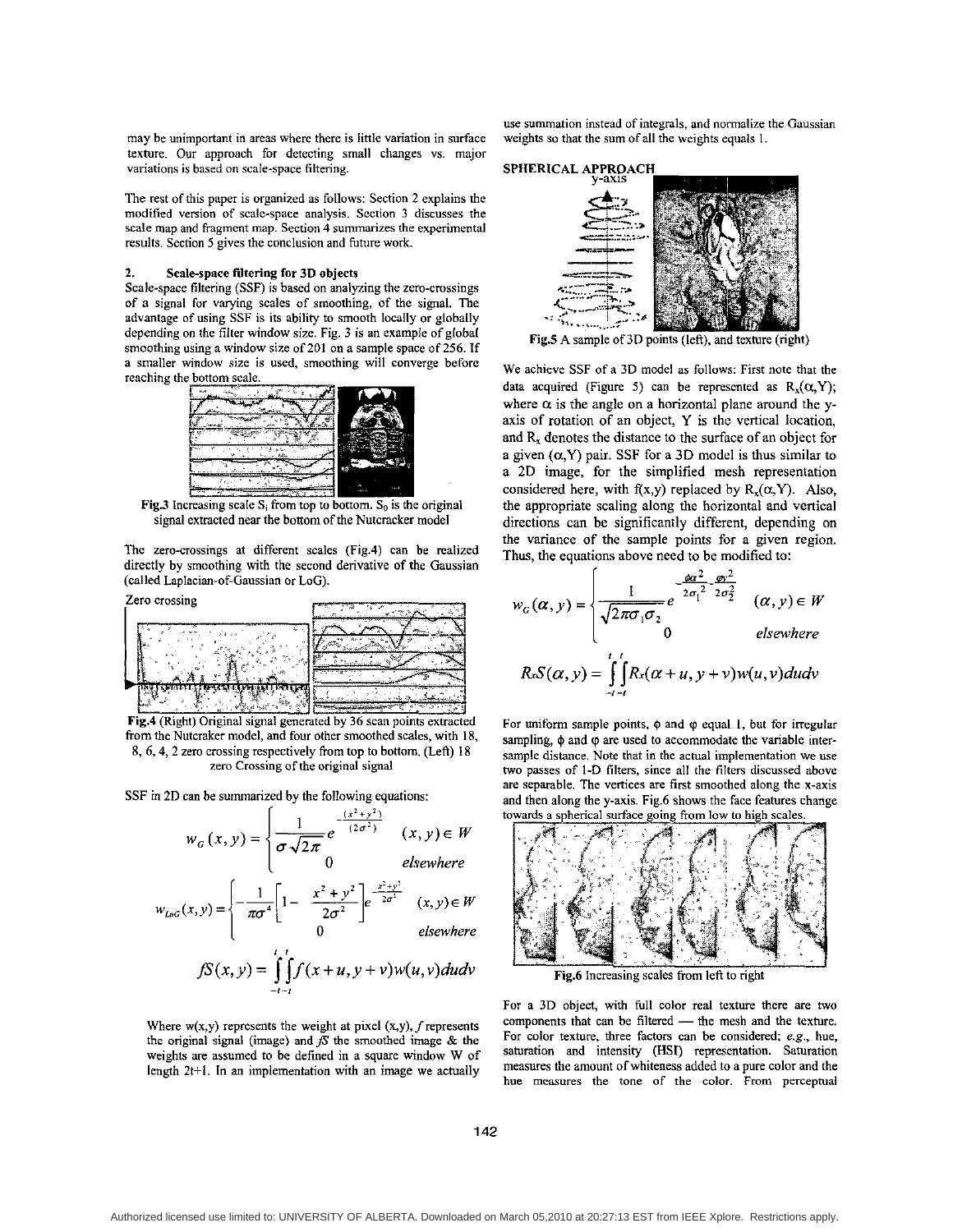experiments done in the past by various researchers, it is well known that the human visual system *(HVS)* is most sensitive to intensity changes and is much less sensitive to hue and saturation changes. Most image compression standards (such as JPEG) reduce the resolution of the H  $\&$  S components by half in the horizontal and vertical directions, thereby for every four **8** x **8** I-blocks in PEG there are one **8** x **8** H-block and one **8** x **8** S-block. *An* analogous concept in SSF based reduction will be to consider different scales for smoothing and subsequently sub-sampling the H, S and I components. However, to simplify our initial implementation we only follow the PEG standards in reducing texture.

Another issue that needs to be considered is: How to determine the relative importance of model *vs.* texture'? In recent research **[I71** we found that improving model resolution improves perceptual quality following an exponential curve whereas enhancing texture makes perceptual quality increase linearly. Based on this finding and the fact that the texture component in a **3D** image requires greater storage or bandwidth for transmission, we use SSF model analysis for texture reduction. The approach can be summarized as follows:

- (a) Perform a SSF analysis of the model and identify regions of strong persistent structures vs. regions of small surface variations, at different scales. Generate a priority list of feature points from strong to weak persistence.
- (b) Select a scale **S;** based on viewing distance, pop feature points at scale **Si** from priority list and distribute to their respective texture fragments.
- (c) Based on bandwidth or storage limitation, say B, perform the following:
	- While (Size Mesh + Size Texture > B)
		- (increase scales for mesh to next significant level;
		- redistribute feature points at this scale  $S_{i+1}$ ;
		- compute uniform quality  $Q_{i+1}$ ;
		- For each texture fragment do
		- {compute measure of complexity of mesh  $(n#F_{i+1}(x,y))$ If  $(n \# F_{i+1}(x,y) =$  threshold) { quality =  $Q_{i+1}$ ; } Else if  $(n#F_{i+1}(x,y)$  threshold) { quality =  $Q_{i+1} + \varepsilon$ ; } Else { quality =  $Q_{i+1} - \varepsilon$ ; } }

3. Integrated Texture and Mesh (TexMesh) Simplification There have been extensive surveys on simplification methods in the last decade, and the research on **3D** mesh simplification has comc to maturity as suggested in **[I].** However, previous discussions focused mainly on geometry without integrating real texture in a coherent approach. Many studies emphasized the importance of million of triangles in order to present fine surfaces, but ignored high resolution real texture which has been shown through user evaluations to have more impact on perceptual quality in **3D** visualization **[17].** In addition **to**  storage, high resolution texture requires more processing, transmission and rendering resources. *An* integrated approach, based on Scale Map and Fragment Map, is proposed in this paper to achieve geometry and texture simplification. During on-line visualization, statistics collected through preprocessing are used for efficient rendering of feature points.

## Feature Point Determination

In this paper, feature points are defined as a set of vertices which can hest represent the geometry of a **3D** model, given **a**  constraint on the number of vertices. For example, given the constraint **8,** the **8** vertices **of a** cube are feature points. **At** any scale  $S_i$ , feature points are detected by applying LoG. Vertices

creating zero crossing are recorded as feature points. Based on scale-space theory, the number of feature points (structures in the sample space) diminishes when i approaches infinity. This concept hest describes the simplified geometry of a **3D** model moving away from the viewer, where feature points become increasingly invisible.

### Scale Map

Three-dimensional **(3D)** vertices are sorted and assigned a unique id L, *i.e.*,  $0 \le L < N$ , based on their y then x coordinates. A Scale Map is a **2D** display of **all 30** vertices in **a** matrix with rows and columns corresponding to the y and x values respectively. The default value for each vertex is 0 corresponding to scale level 0. **At** each scale **S;** only feature points of that scale are updated with the value i. During preprocessing, Gaussian filters with increasing sigma values  $\sigma_i$ are used from scale  $S_0$  to  $S_{\text{max}}$ , *i.e.*,  $0 \le i \le \text{max}$ , where  $S_{\text{max}}$ , corresponding to scale at infinity. Zero crossings are detected from the filtered space G<sub>i</sub> where G<sub>0</sub> represents the set of original unfiltered range data. By adding feature points from high to low values, meshes can be constructed from coarse to fine. The final scale map can be implemented as a priority queue, where the next required vertex is popped from the queue at constant time. Fig.7 shows an example of how feature points vary at different scales.

| Scale i       |     |     |  |
|---------------|-----|-----|--|
| # of features | 267 | 969 |  |
|               |     |     |  |
|               |     |     |  |



Fig.7 (Left) 1872 feature points (Right) 969 feature points

## Fragment Map

The texture of a **3D** model is fragmented into numX\*numY equal pieces. NumX and numY are determined by dividing the width and height of the texture by the width and height of a fragment respectively. To apply JPEG compression efficiently, keeping in mind the size of macroblocks, the width and height of a fragment is chosen **as** a multiple of **16.** The entire texture is also adjusted so that there is no partial fragment. Similar to the scale map, the fragments are arranged in a matrix with numY rows and numX columns. Since each **3D** vertex is associated with a **2D** texel, it is possible to distribute the vertices into the  $numX*numY$  fragments. For example, a texture image with dimension **4800'1600** pixels, can be divided into 7,500 fragments of size **32\*32** pixels. Experimental results show that the sum of the fragments is less than the size of the combined JPEG file. Individual fragments can be transmitted to the client site for recombining and rendering. This fragmented approach is most effective over distributed networks.

Since the *HVS* is less sensitive to detail far away, the texture quality Q<sub>i</sub> at each scale S<sub>i</sub> needs to increase only when i decreases. Depending on the viewing distance, the corresponding **Si** and Qi are selected. Instead of applying uniform quality to **all** fragments, we use an adaptive approach **so** that texture quality of each **fragment** (x,y) varies depending on how many feature points are associated with it. At a given scale i, we define  $\#F_i(x,y)_{max}$  as the maximum # of feature